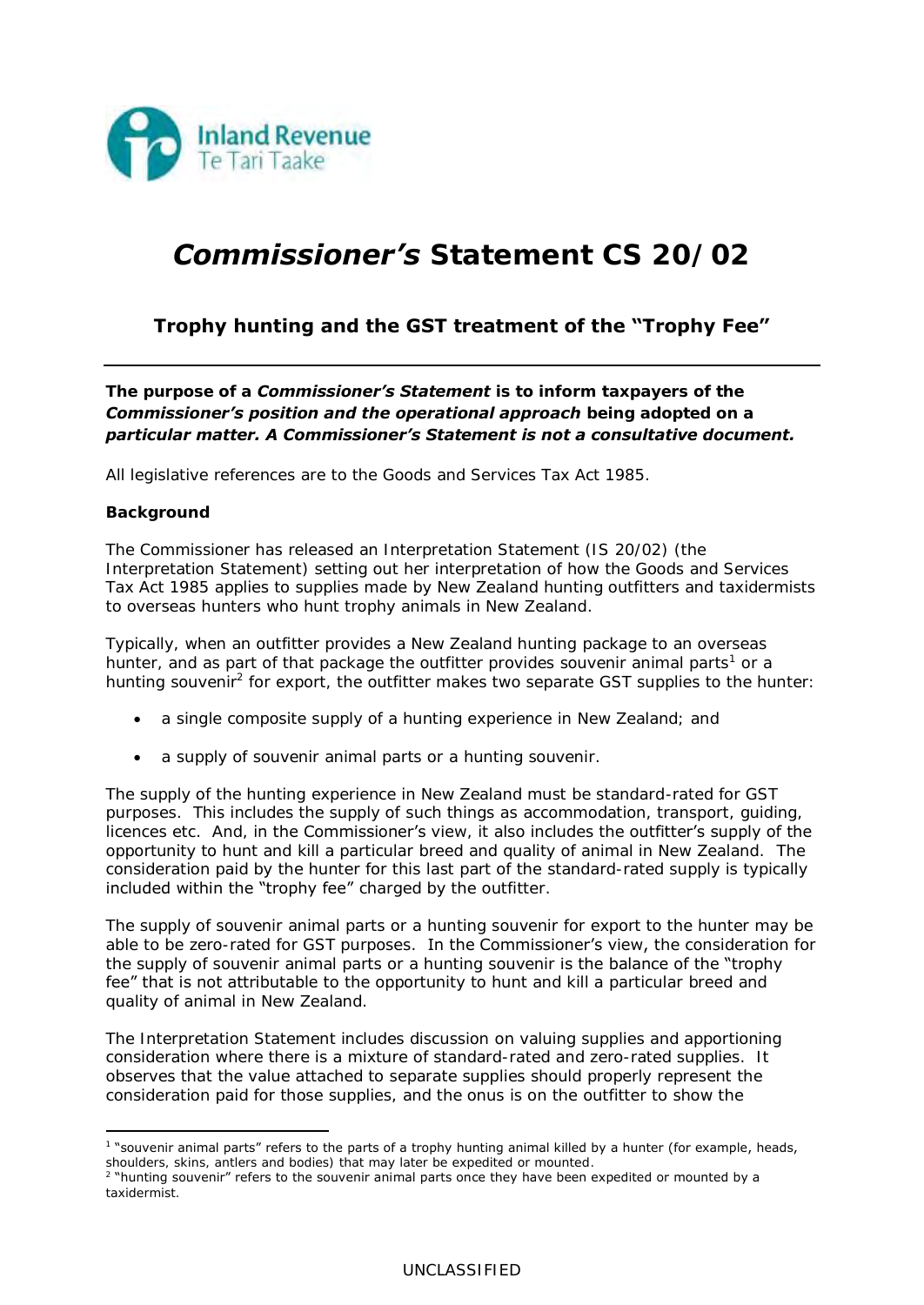Commissioner that a supply has been valued appropriately. If the Commissioner is concerned that artificial or contrived pricing is occurring that alters the incidence of tax, then there may be grounds for the transaction to be reviewed.

To assist outfitters in determining what portion of a "trophy fee" the Commissioner will accept as consideration for the standard-rated supply of the hunt and what portion is consideration for the exported supply of the souvenir animal parts or hunting souvenir, the Commissioner has established some standard apportionment percentages for trophy hunting animals in New Zealand.

The percentages are intended to recognise the increasing value to the hunter of souvenir animal parts and hunting souvenirs as the quality and "uniqueness" of the trophy animal increases. Outfitters may use these percentages to apportion their trophy fees when they export souvenir animal parts or hunting souvenirs, and those valuations will be accepted by the Commissioner. The use of these percentages is optional, however if an outfitter wishes to zero-rate a greater proportion of the trophy fee, they must be able to satisfy the Commissioner that their zero-rated portion is reasonable.

## **Standard percentages**

- 1. To help outfitters correctly apportion the value of the "trophy fee", the Commissioner provides in this document standard percentages that can be applied by outfitters to determine how much of the trophy fee should be standard-rated and how much can be zero-rated.
- 2. These percentages are set out in the table below.
- 3. The percentages are based on the species available for trophy hunting in New Zealand and vary according to the quality and "uniqueness" of animal parts from the respective species, based on the trophy fees typically charged. The Commissioner recognises that the portion of the trophy fee that is attributable to the animal parts rather than the hunting experience will increase as the quality and uniqueness of the animal itself increases, therefore a higher percentage of such a trophy fee can be zero-rated. For red deer in particular, the Commissioner recognises that there is a wide range of values for the animal parts. The scoring system used by Safari Club International (SCI) has been used to adjust the applicable percentage - a higher scoring red deer will have a higher zero-rated element – to recognise the greater value the hunter places on the animal parts.
- 4. The use of these percentages is optional. However, where they are used and the Commissioner is satisfied that fair value is being charged for the supply of the standard-rated hunting experience in New Zealand, the Commissioner will accept the outfitter's GST treatment of the trophy fee based on the standard percentages.
- 5. Where an outfitter wishes to attribute a greater proportion of trophy fee to the zerorated supply than the standard percentages provide for, they will need to satisfy the Commissioner that their valuation is reasonable. The onus is on the outfitter to do so.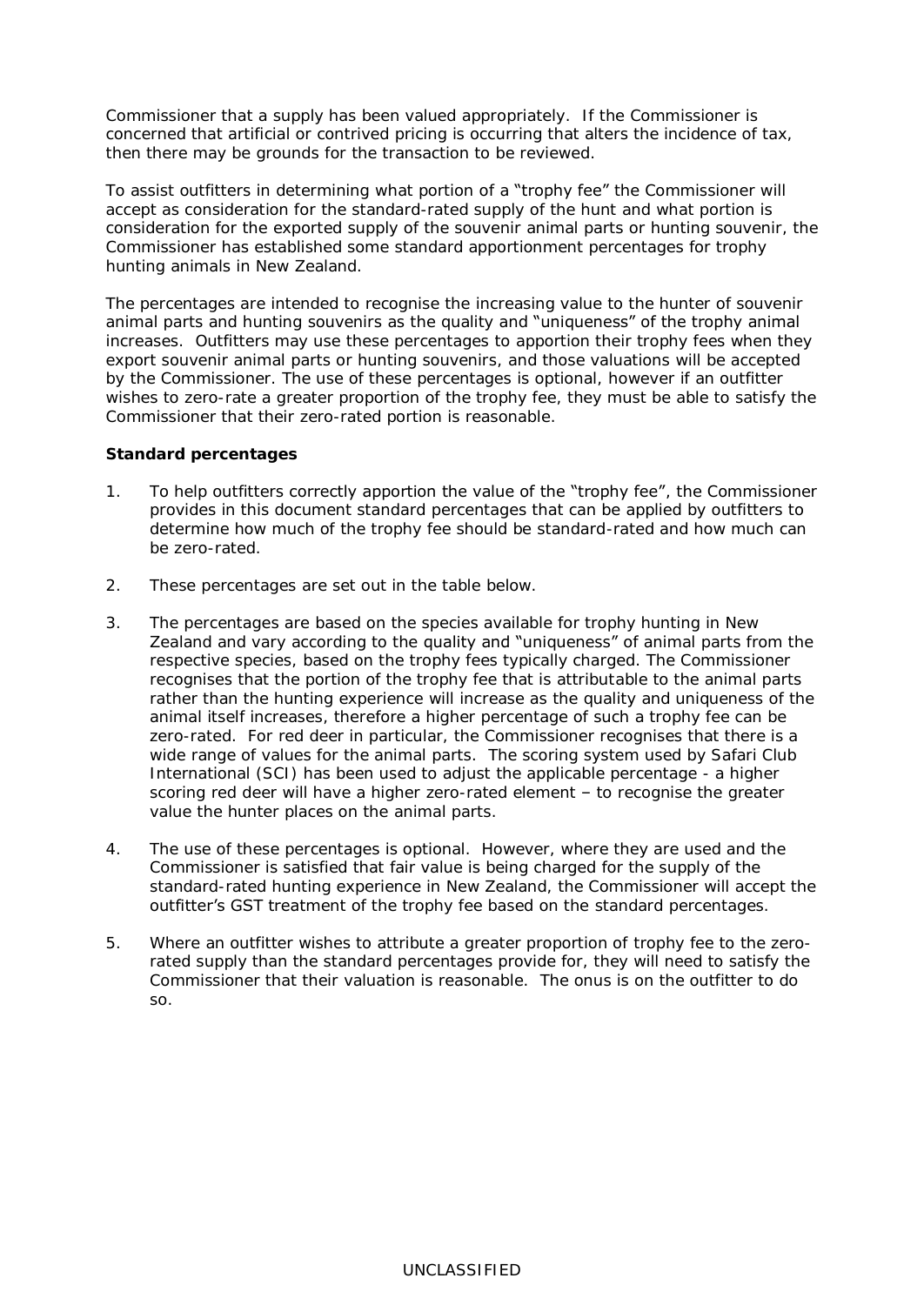| Standard percentages for apportioning the value of a trophy fee |  |  |
|-----------------------------------------------------------------|--|--|
|                                                                 |  |  |
|                                                                 |  |  |

|                                                                        | % to be zero-<br>rated | % to be<br>standard-rated |
|------------------------------------------------------------------------|------------------------|---------------------------|
| Small animals (eg, possums<br>and rabbits)                             | 0%                     | 100%                      |
| Arapawa Ram, Feral Goat,<br>Pacific Ram, Wild Boar,<br>Chamois, Fallow | 25%                    | 75%                       |
| Rusa, Sika, Tahr, White tail,<br>Elk, Sambar, Wapiti                   | 50%                    | 50%                       |
| Red deer: $No SCI - up to SCI$<br>399                                  | 50%                    | 50%                       |
| Red deer: SCI 400 - 499                                                | 75%                    | 25%                       |
| Red deer: Over SCI 500                                                 | 90%                    | 10%                       |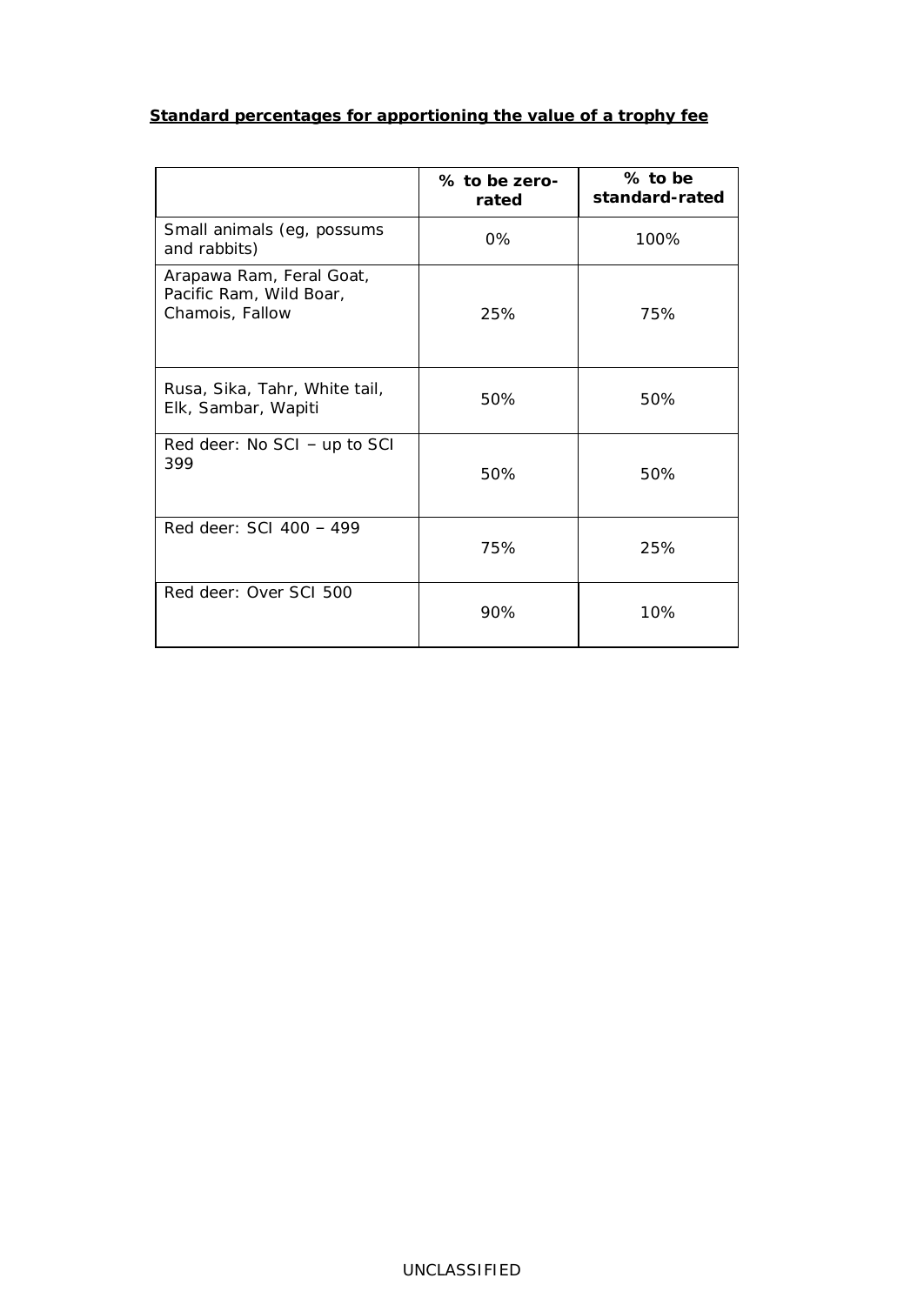**The following is an example using the standard percentages provided by the Commissioner:** 

**Example - use of the standard percentages**

Kiwi Big Game Hunting is a hunting outfitter. It agrees to provide a hunting package for a United States hunter to come to New Zealand to hunt a red deer stag with a Safari Club International (SCI) score of between 500 and 550.

The agreement between Kiwi Big Game Hunting and the hunter specifies that any hunting souvenirs made from any souvenir animal parts will be exported by Kiwi Big Game Hunting to the hunter in the course of, or as a condition of, their supply.

The package booked by the hunter includes:

- four nights' accommodation;
- professional guiding and use of firearms for three days;
- assessment of the red deer stag by a Safari Club International qualified measurer; and
- shuttle transfer between the airport and accommodation.

Kiwi Big Game Hunting tells the hunter that for a three-day hunt of this type, they will charge \$3,000. GST is charged on this amount at the standard rate.

The hunter arrives in New Zealand and shoots a red deer stag which has an SCI score of 510. She also shoots a tahr. She wishes for both animals to be mounted as trophies and exported to her home in the United Stated and is happy to pay the applicable trophy fee for both animals, and the necessary taxidermy and shipping costs.

Kiwi Big Game Hunting agrees to arrange that. In determining the GST treatment of the red deer and tahr trophy fees, Kiwi Big Hunting uses the Commissioner's standard percentages. Kiwi Big Game Hunting's trophy fee for the red deer is \$35,000 due to the animal's high SCI score. Of that value, 10% is charged GST at the standard rate of 15%, while 90% can be zero-rated.

For the tahr, Kiwi Big Game Hunting charges a trophy fee of \$8,000. Of this, 50% is to be charged GST at the standard rate, while 50% can be zero-rated.

Kiwi Big Hunt Gaming invoices the hunter as follows: